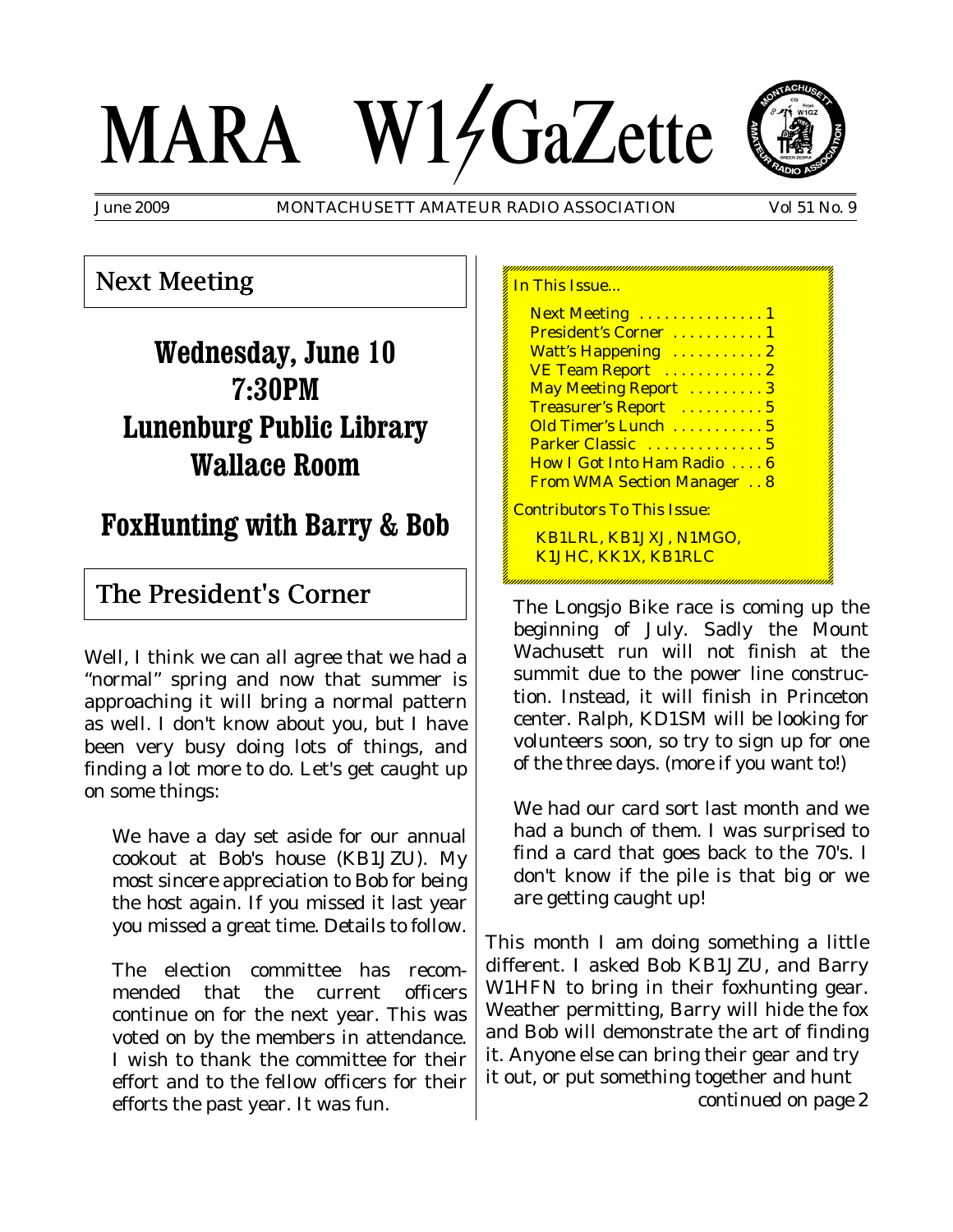## Watt's Happening

## **Sundays, 0800 local 5330.5** (ch 1) USB

Western Mass Emergency 60M Net Alternate frequencies are 5346.5 (ch 2), 5366.5 (ch 3), 5371.5 (ch 4), and 5403.5 (ch 5).

## **Sundays, 0830 local 3937**

Western Mass Emergency Net. Alternate frequency is 3942 in case of QRN, QRM, or frequency in-use. Also a good idea to scan up and down 10kHz if you cannot find the net.

**Sundays, 0900 local 145.45-** Montachusett Emergency Net

**Mondays, 2000 local 147.525 simplex** Worcester Emergency Simplex Net

**Tuesdays, 1930 local 145.37-** Templeton Emergency Net

**Wednesdays, 2100 local 28.341** Harvard Repeater Club 10 meter sideband net "Activity Night"

**Nightly, 2100 local 146.97-** Central Mass Traffic Net

**First Monday, 1900 local 3943, 7245** RACES Net

**First Wednesday, 2000 local 3915** K1ARC Red Cross Net http://www.qsl.net/k1arc/

**Sunday, 21 May**, Cambridge Flea at MIT; 3rd Sunday April - October

**Saturday, 4 July**, Princeton MA Longsjo Classic Wachusett Mountain Road Race

**Sunday, 5 July**, Fitchburg MA Longsjo Classic Downtown Criterium

Additional events are listed on http://web.mit.edu/w1gsl/Public/ne-fleas

## The President's Corner

*continued from page 1*

it down yourself. This will give people a good eyeball as to this popular form of ham radio. I'm looking forward to it

How can I get away without mentioning that famous 4th weekend in June. I'll be there, how about you?

That's it for now. See you soon.

Ray KB1LRL

## VE Team Report

The Volunteer Examiner team held its regularly scheduled session on May 27. Four examinees attended. Two new Technician licenses, one new General license, and one new Extra license were earned. All candidates started with no license at all!

The examiners were Tom K1JHC, Gary K1YTS, Paul KD1YH, John KK1X, and Ralph KD1SM. The next session is scheduled for the Wednesday before Field Day; June 24.



Tell them you saw it in the W1/GaZette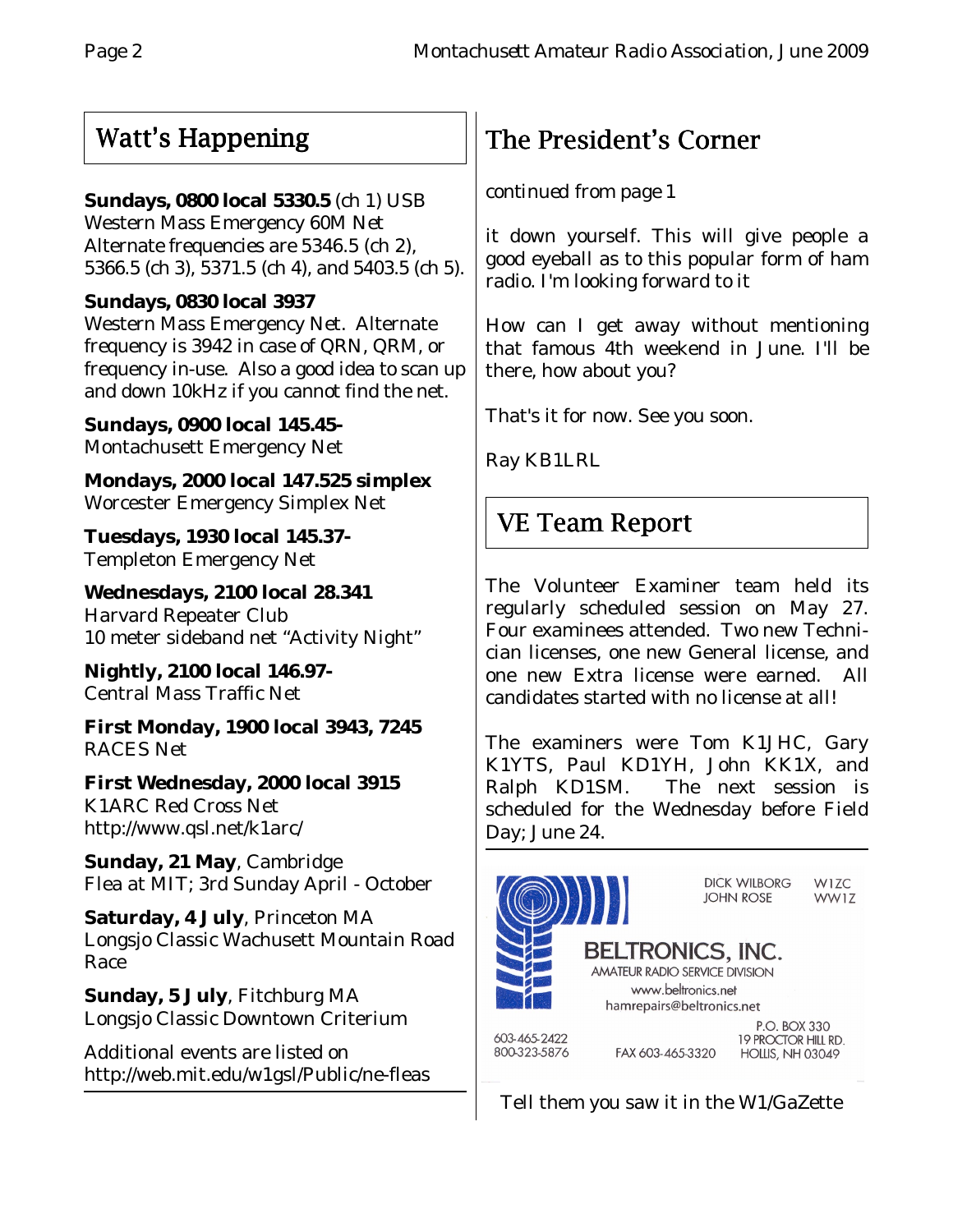## The MARA W1/GaZette

is published by the Montachusett Amateur Radio Association just prior to the monthly meeting. The newsletter is distributed free to members and friends of Amateur Radio.

Contents copyright © 2009, MARA. Permission to use in other Amateur Radio publications with credit to MARA is hereby granted.

The deadline for materials to appear in the W1/GaZette is noon on the Sunday before the first Wednesday of the month.

#### **NEWSLETTER STAFF:**

| Editors:   | <b>Ralph Swick KD1SM</b>           |  |
|------------|------------------------------------|--|
|            | <u>978-582-7351 kd1sm@arrl.net</u> |  |
| Webmaster: | <b>Paul Upham KD1YH</b>            |  |

#### **MEMBERSHIP INFORMATION:**

|                     | Club Secretary: Pauline Carulli KB1JXJ |      |  |
|---------------------|----------------------------------------|------|--|
| <b>Annual Dues:</b> | <b>Regular</b>                         | \$25 |  |
|                     | Family                                 | \$30 |  |
|                     | <b>Fixed income</b>                    | \$15 |  |
| <b>Meetings:</b>    | 2nd Wednesday, 7:30pm                  |      |  |
|                     | <b>September to June</b>               |      |  |

Mailing address: MARA PO Box 95 Leominster, MA 01453 Web site: http://www.w1gz.org/

#### **OFFICERS:**

| Ray Lajoie, KB1LRL<br>rplajoie@comcast.net                                              | <b>President</b>      |
|-----------------------------------------------------------------------------------------|-----------------------|
| <b>Bill Leger, N1UZ</b>                                                                 | <b>Vice President</b> |
| <b>Pauline Carulli, KB1JXJ</b><br>kb1jxj@arrl.net                                       | <b>Secretary</b>      |
| <b>Gordon LaPoint, N1MGO</b><br>n1mgo@arrl.net                                          | <b>Treasurer</b>      |
| <b>Charlie Cayen, KT1I</b><br>kt1j@arrl.net                                             | <b>Trustee</b>        |
| <b>MARA owns and operates the W1GZ repeater on</b><br>145.45 (CTCSS 74.4) in Fitchburg. |                       |

## May Meeting Report

#### 13 May 2009

Lunenburg Public Library Wallace Room, Lunenburg MA.

Present: 19 Ray KB1LRL, Gordon N1MGO, Pauline KB1JXJ, Norm W1BYH, Barry W1HFN, David KB1OPS, Al KA1AKD, Gary K1YTS, Ed KB1LJJ, Mickey WB1GFZ, Bob KB1JZU, Tom K1JHC, Charlie KT1I, Mark KB1QWR, James AD1L, Dave KB1OKF, Stan KD1LE, Bob W1XP, Ralph KD1SM

6:30 Card Sort 2009 began

*Ed note: over 12,000 QSL cards were sorted in under 2 hours.*

8:04 Ray KB1LRL extended the club thank you to Stan for his help with the card sort by means of the loan of his sorting boxes.

The nominating committee was asked for its slate for the elections in June.

Committee reported the slate is the same as the current officers.

Slate passed

8:06 Adjourn

Respectfully Submitted Pauline R. Carulli, KB1JXJ **Secretary**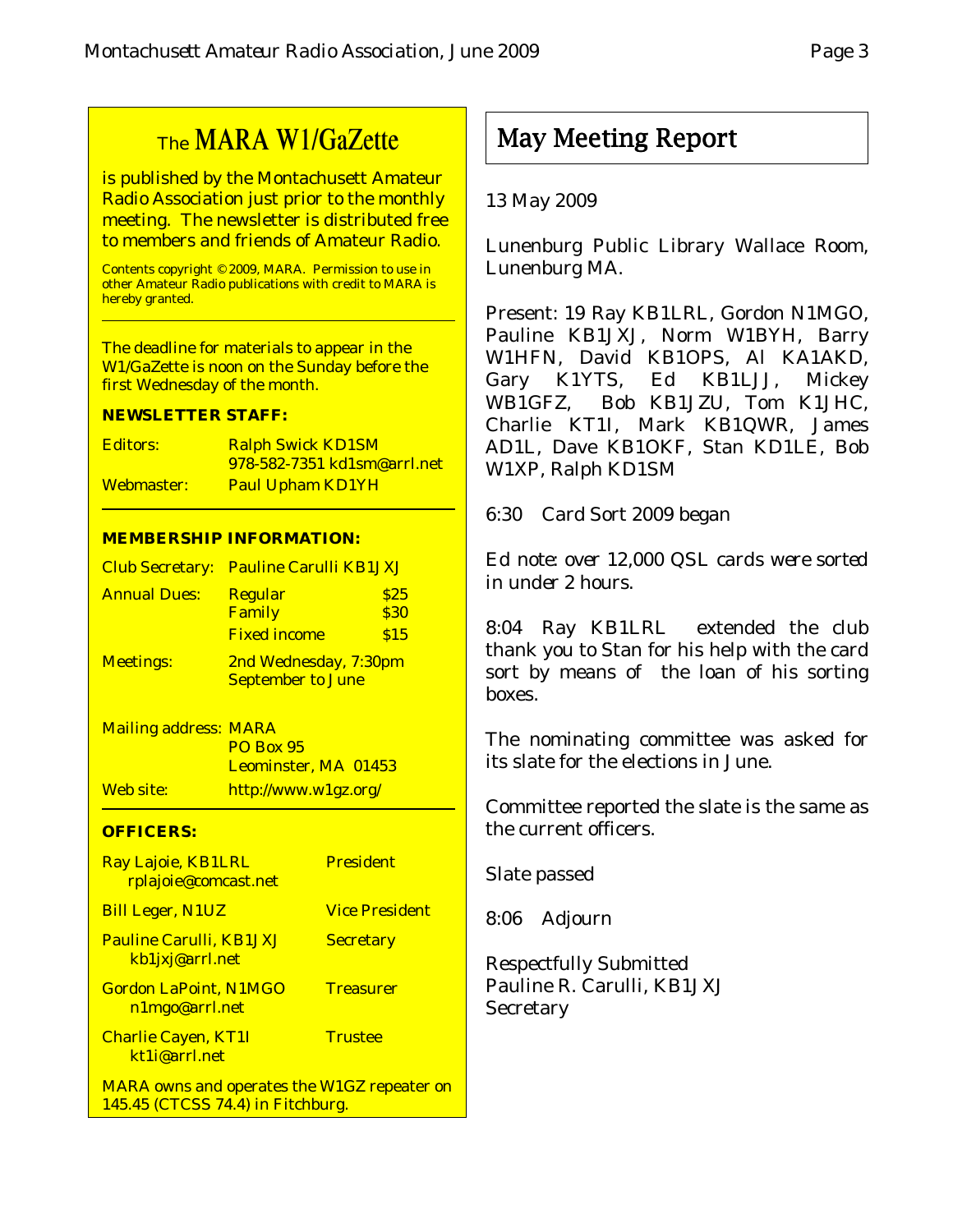

above: Pauline KB1JXJ, Bob KB1JXU, Norm W1BYH, and Gordon N1MGO are busy at the sorting boxes

below: Stan KD1LE provided 8 sorting stations





below: about half of the 12,000 cards that were sorted awaiting repackaging. KD1SM photos



above: Stan KD1LE seen through one of the sorting boxes he and other NVARC members constructed.

below: Bob KB1JZU partakes of post-sort pizza while searching for QSL cards addressed to his station.

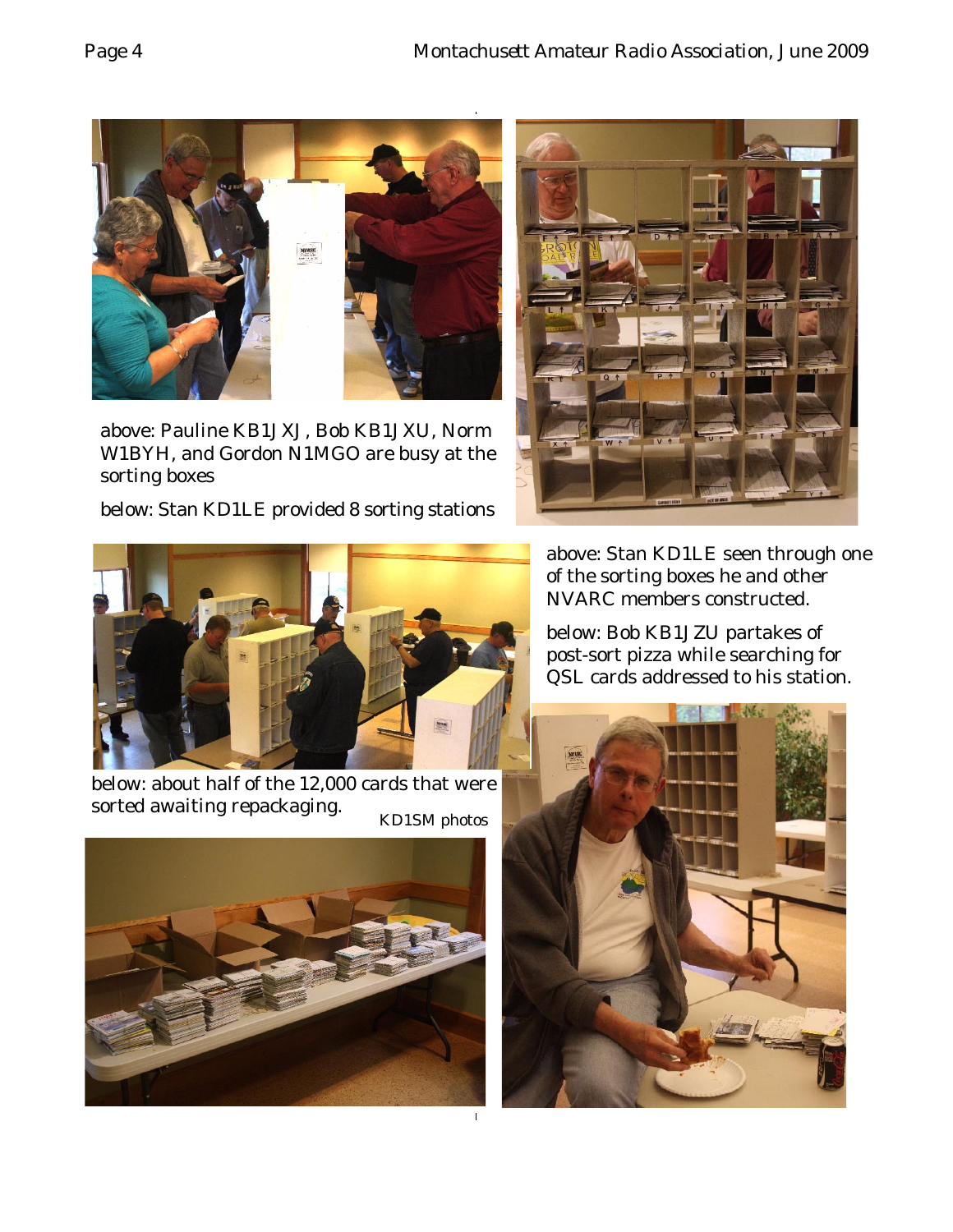## Treasurer's Report

3 June 2009

Montachusett Amateur Radio Association Treasurer's report for April 2009

| <b>Starting balance</b>     |  | \$1393.67             |  |
|-----------------------------|--|-----------------------|--|
| <b>Income</b>               |  | \$21.00 Raffle        |  |
|                             |  | \$50.00 Dues          |  |
| <b>Expenses</b>             |  | S                     |  |
| <b>Ending Balance</b>       |  | \$1464.67             |  |
| Signed:<br><b>Treasurer</b> |  | Gordon LaPoint, N1MGO |  |

## Old Timer's Lunch

### de Tom K1JHC

The Old Timers met on Wednesday May 6 at Bickford's Restaurant. Those present were Charlie KT1I, Don W1IBJ. Tom K1JHC, Al KA1AKD, Barry W1HFN, Norm W1BYH, Gary K1YTS, and Roy W1OOY.

We had a great time talking about real old times with Candles on top of milk bottles on the winter porch, men carrying bag after bag of coal up the steps and into the cellar window, lugging 5 gallons of oil in for the kitchen stove and banking the furnace at night.

Have you considered joining the QCWA? We have two chapters in this state, Yankee #112 in the East and Pioneer #183 in the

west. National has a fine Magazine. Each Chapter has 4 dinner meetings a year and a joint picnic in the summer. This summer we will visit the N E Wireless and Steam Museum in RI. Please join us next month at Bickfords on the 3rd of June.

## Parker Classic Road Race

de John KK1X

Sunday May 17 marked the 14th annual Parker Classic Road Race in Devens. Eight hams from NVARC and MARA braved the light rain leading up to the Two-mile race. The weather improved to nearly pleasant by the start of the Five-mile race, and held for the rest of the afternoon.

Thanks go out to Gary K1YTS, Nancy KB1KEF, Ray KB1LRL, Barry W1HFN, Stan KD1LE, Larry KB1ESR, John KK1X, and Ralph KD1SM, who served as Net Control.

The Race Committee provided T-shirts and lunch for the hams as a thank-you.

Dawn de Freitas, chairperson of the Parker Classic committee, expressed her gratitude for our help and expressed a desire for us to return again for next year's race.

## Welcome New Members

John Cerritelli of Westminster

James M. Daly AD1L of Gardner

John Diefenbach K1TLV of Mason, NH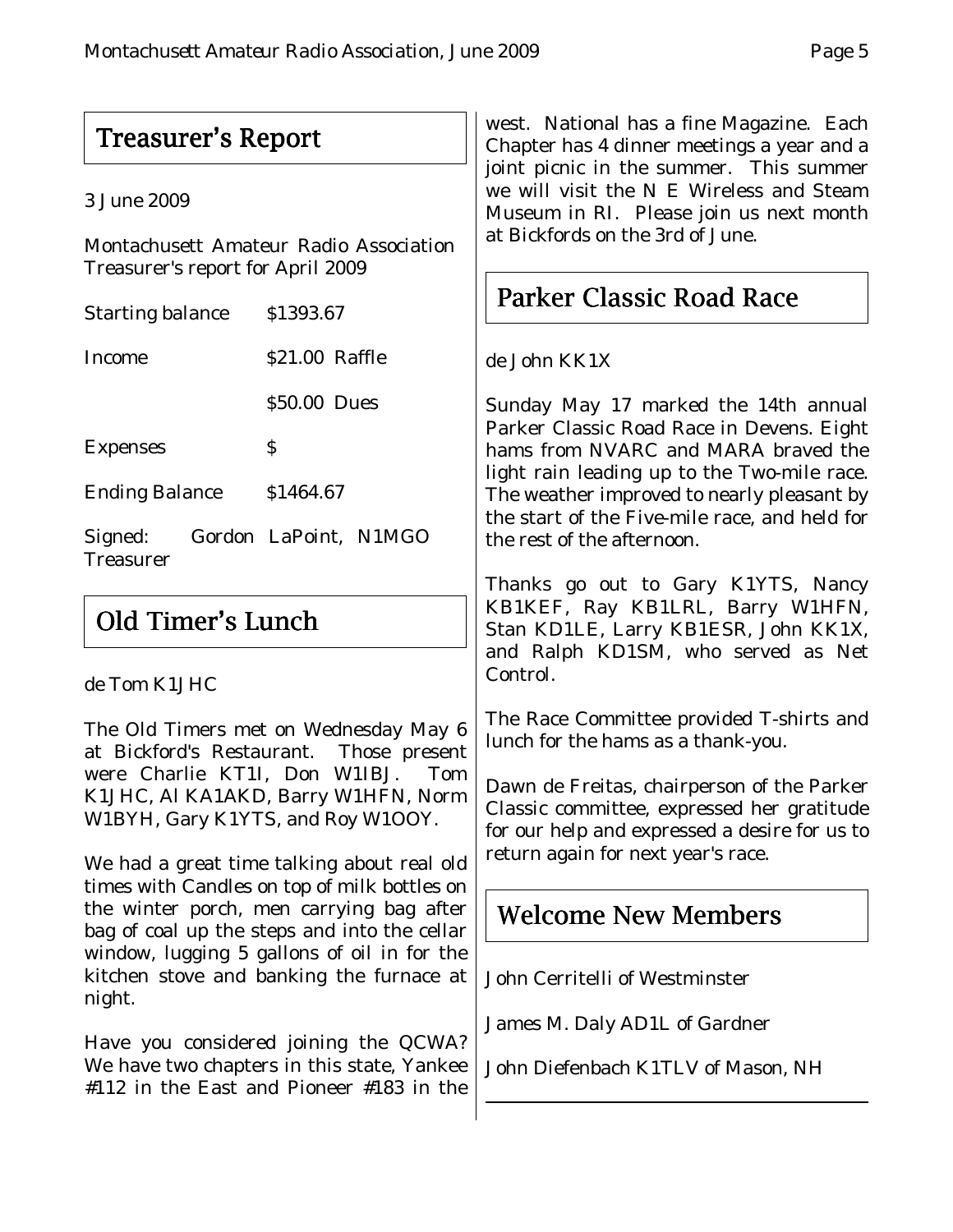## Longsjo Needs You! Longsjo Needs You!

This year is a special year for the Fitchburg Longsjo Classic. It is the 50th running of this internationally-known pro-level bicycle race. Some well-known racers in the international circuit are expected to participate.

For over 10 years local Amateur Radio Emergency Service volunteers have provided logistics, health, and safety communications for the Race.

We cover the Wachusett Mountain Road Race and the Fitchburg Downtown Criterium. This year these two events are on Saturday, July 4 and Sunday, July 5.

One significant change has been made to the Wachusett Mountain Road Race course for this year. Traditionally the Road Race finish line has been at the summit of Mt. Wachusett. The summit road will be impassable during this year's race due to construction aftermath of the December ice storm.

The finish line this year will be in Princeton Center. The Race organizers therefore are expecting a very large spectator turnout in Princeton Center. We may need additional Radio support for this reason.

This is always an exciting event and very good public relations for Amateur Radio. The US Cycling Federation officials each year express their great appreciation for the communications support provided by the Hams.

14 radio operators are needed for the Road Race and 6 for the Criterium. If you are interested in helping, please contact Ralph KD1SM at arrl.net.

## Enjoy your Summer

The June meeting and Field Day mark the beginning of MARA's summer hiatus. There are no regular Club meetings in July or August.

Look for further announcements of a cookout in August.

# MARA E-mail List

An electronic version of the W1/GaZette is sent every month to the MARA members' discussion list <mara@w1gz.org>. All MARA members whose email addresses have been given to the newsletter editor are subscribed to this list (unless specifically requested otherwise). If you have not been receiving these messages and would like to do so, send an email to Ralph so he will have your address. MARA members occasionally use this list for other announcements as well -- such as the summer cookout. So, you want to be on it!

# How I Got Into Ham Radio

... *and spent all my money*

CQ CQ CQ,

Friday December 5th, 2008

This is Joe KB1RLC. I am one of the newest members of the Montachusett Amateur Radio Association.

Soon after an industrial accident, I had to retire as an electrician of thirty-plus years. We moved here to Townsend, a nice country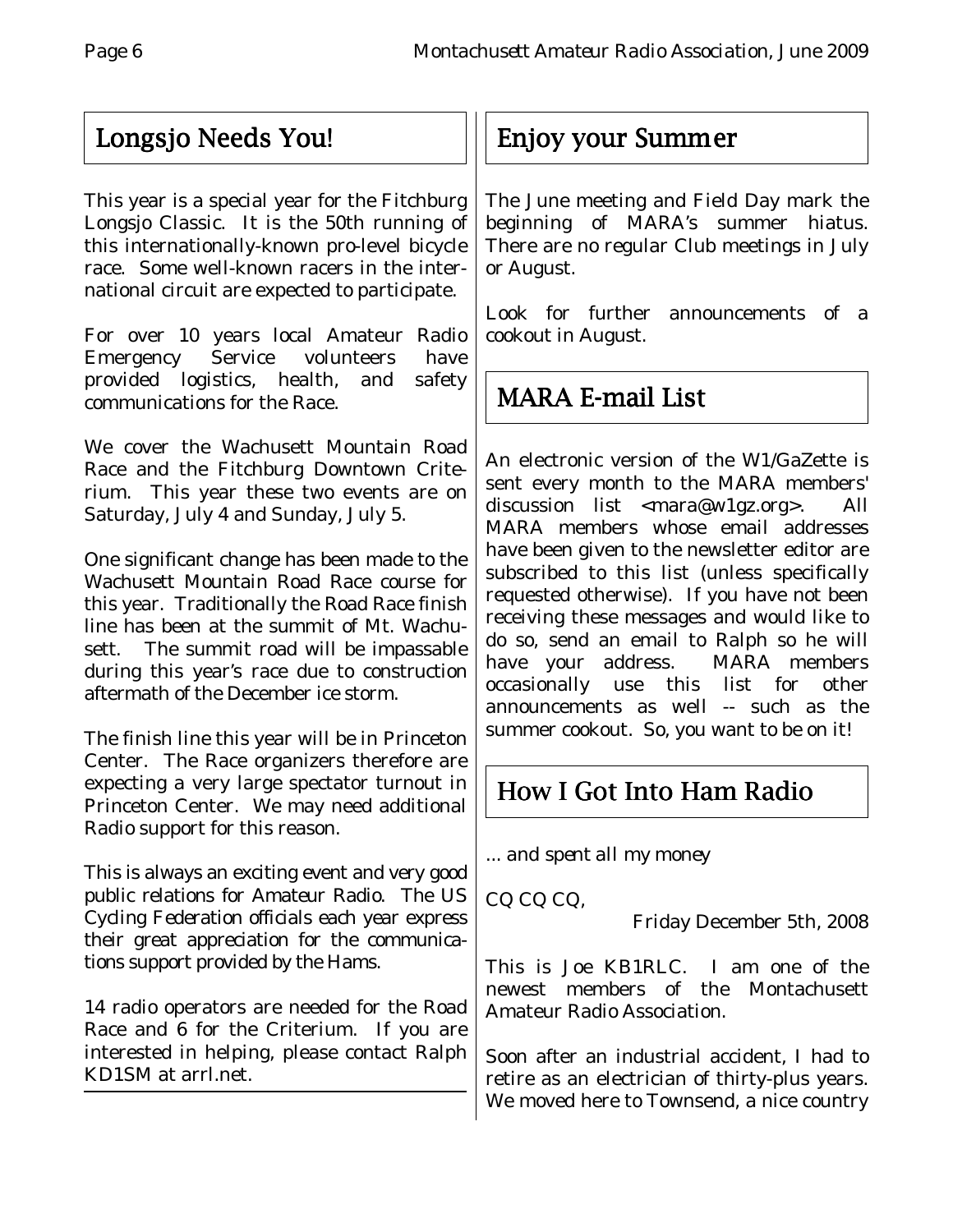setting, different from the big city where I could touch the neighbors garage from the kitchen window.

It all began on a late summer evening down in the basement. I was looking for something from the move of several years back, and found the old Washington forty channel CB rig and a D-104. Oh, how I used to enjoy the CB radio with the shiny chrome desk mike. I sat there for a while and played with the switches, held the mike, fake breaking and talking to nothing just remembering the good old days of citizens band radio, I think it was then I knew I wanted to chew a rag. So I cleaned off the dust, plugged in the power cord, turned the power knob on, and it lit up like the Christmas tree!

I was remembering the twenty years that had passed by so quickly as I went through all the channels, one to forty, upper and lower sideband. I set the rig up in a spare room upstairs. I then purchased a beam antenna on line, some 1" pipe, two hundred feet of coax, along with an old rotator I had in the garage. It was soon after that I discovered that truckers were not what I had in mind to chew rag with.

There are a few good CBers and HAMs, too, talking on their old rigs, but most pushing big power and making lots of noise. The skip is kind of fun too. Now, for the honey of a HAM, it was the beginning of spending money. The CB was working good, not like it used to be - busy- now mostly quiet.

After many visits to our local WalMart I had noticed in the parking lot a small automobile in the same spot with a funny looking lightening symbol I found to be a radio call sign on the license plate which got my curiosity. I found the owner and started asking questions. I explained to my new

friend about my CB. That was the beginning of a whole new world of radio.

He was talking HAM, a new word in my vocabulary. He also told me to go to HRO on line and to my amazement, I saw all the goodies. Now I needed a good radio, a new antenna, some coax cable, even a new ladder to get up on the roof ! How do I explain this to my wonderful wife? Well, first I need to get a license to operate a radio.

I looked on the ARRL web sight to find locations of HAM operators and test sites and found a guy by the name of Paul and left a message that I was interested in a ham radio license. After a while he called me and explained how to take the test, meet other operators, and also some of the events he is involved with. He invited me to a meeting at his radio club in the middle of November.

I was really anxious about getting a license to operate a HAM radio, so I studied hard. The wife and I went to HRO (THE TOY STORE) I was amazed at all the cool stuff, asked a lot of questions and walked out with only a book The ARRL HAM RADIO LICENSE MANUAL - it was the least expensive purchase in that place. The second trip was very expensive. I studied hard for about eight weeks and did practice tests on QRZ. When I got real good at passing it said "You are ready!".

I went to a test session up in Gloucester MA, the CAARA meeting clubhouse. Nice set up there. I was well greeted, and then passed the exam in about half an hour. A happy HAM I am. I invited my lovely wife, Jill to join me in celebration of passing Element 1 Tech license. We then went to Kelly's at the North Shore mall off Route 128 in Peabody . We shared a large plate of fried clams, and each had a large roast beef sandwich. I also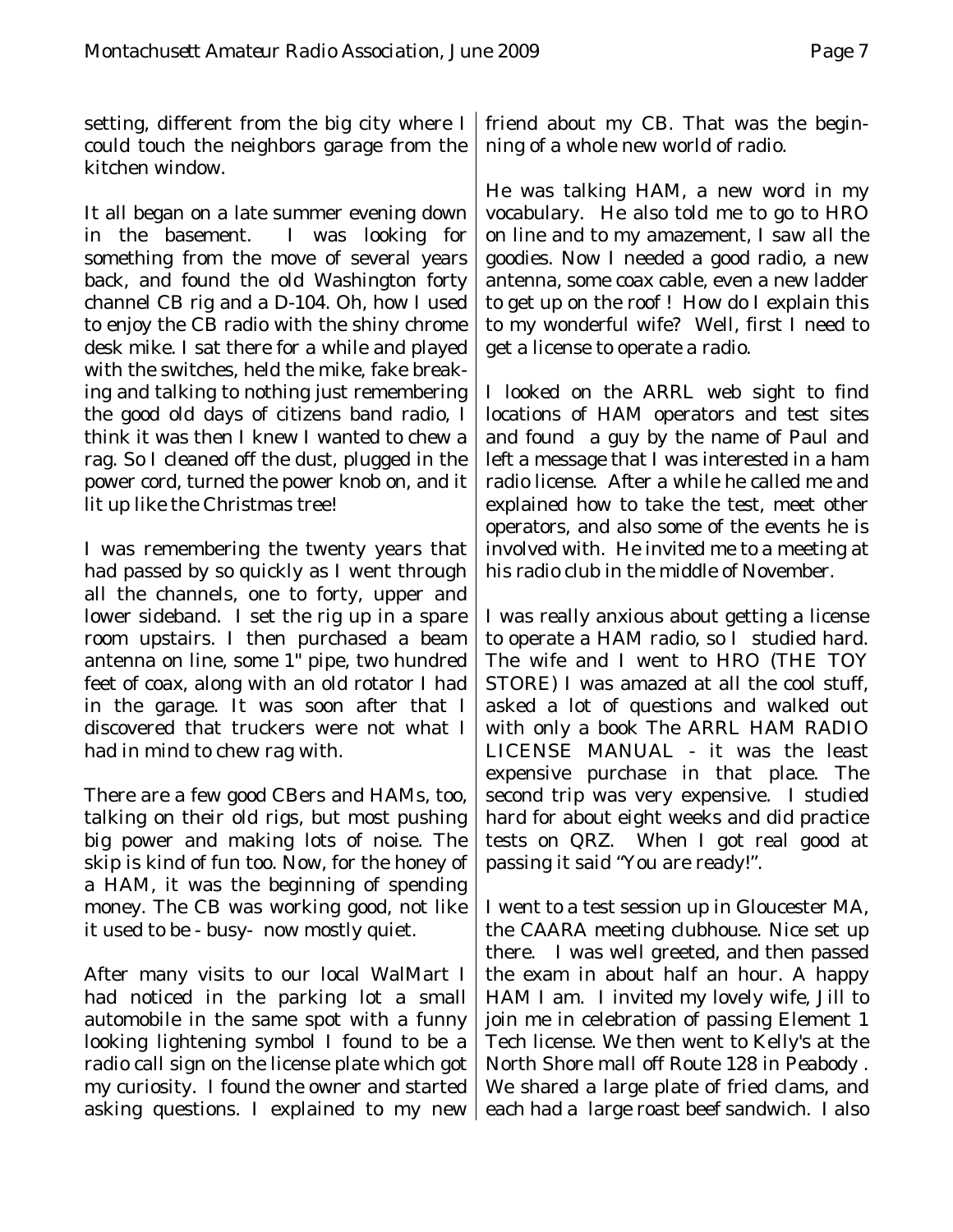treated our two Boston Terriers, Pixie and Pepper, as they also love roast beef.

My friend at WalMart introduced me to a new friend, Gary K1YTS. Gary is a good, friendly guy who has a wealth of knowledge in many areas. Gary invited me to his home to chat about HAM radio equipment, antennas, his bucket of baluns, and I saw a real live antenna farm. He explained his enjoyment with his many radios, as well as helping out at special club events. He has got to be a great asset to his HAM club.

Gary told me about MARA. He also has given me a few good web sites for information, and some frequencies I might find interesting. A few days later, the wife and I took a trip to the ARRL in Newington CT. It's amazing - for a small place they had a lot of cool stuff. I left there with a new hat, a few books and a brand new "call sign" I could call my own.

Also while visiting I met an engineer and we talked about a problem I was having with noise from the overhead wires in front of my home (that's a whole other story - I'll explain how I managed to resolve at another time). That evening, I went to my first MARA meeting, joined, and to my enjoyment, met some new friends.

I am now ready to go to the next step and get the Element 3 General License, and to learn code. I want to thank the people I have met, as I have learned a lot about the radio waves and electronics, (and also emptied our savings account!).

Joe KB1RLC

P.S. Thank You for shopping @ Walmart-Where I learned about the operation of The Amateur Radio, thank you Sam N1TIZ.

From WMA Section Manager

Posted by: WK1H on 04/09/2009 1:31 PM

WMA SM Ed Emco W1KT

Hey Gang,

On 08 April I was invited to attend a meeting at the Montachusett Amateur Radio Association at the Lunenburg Public Library, a great meeting place.

The members of this club are very friendly knowledgeable and fun to be with, there was coffee, desert and a 3 prize raffle. They are having a membership drive; if you are looking for a club with a lot of activities I encourage you to check into this club, you will not be disappointed. Here is the club's web site. <http://www.w1gz.org>

I want to thank the president of the club, Ray Lajoie KB1LRL, for the invite. I had a great time.

Field Day is approaching very fast and I am sure everybody's plans are made. If you are not a participant in Field Day yet, you should check out the Field Day locator and plan visiting a few and join in the fun.

73, es Gud DX

## Ed/W1KT, WMA SM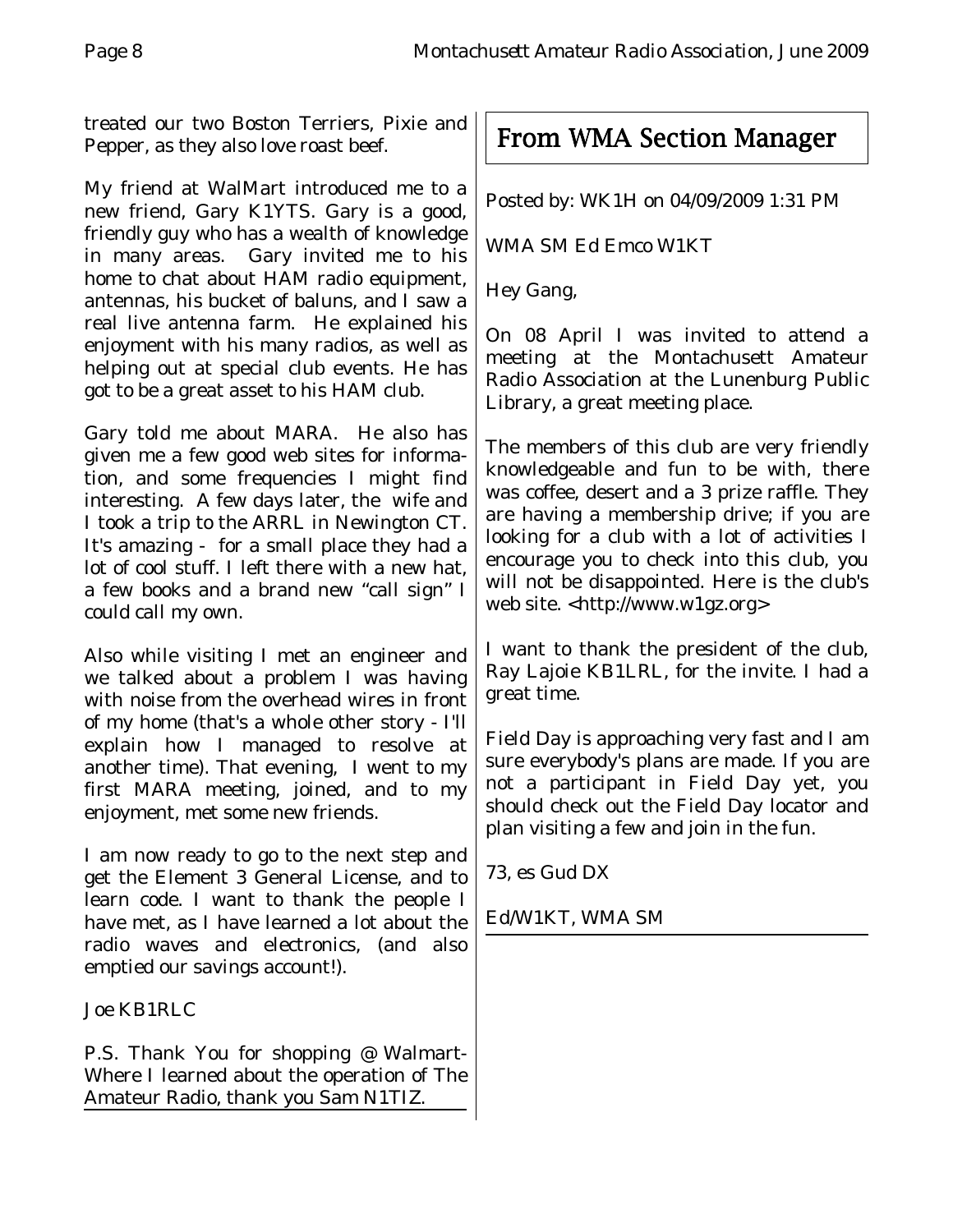## ARRL Seeks Member Support for HR 2160

<http://www.arrl.org/news/stories/2009/05/ 12/10818/?nc=1>

To support HR 2160 -- The Amateur Radio Emergency Communications Enhancement Act of 2009 -- the ARRL is asking its membership to contact their members of the US House of Representatives with a request to become co-sponsors of this significant piece of legislation.

"HR 2160 presents the Amateur Radio Service with a unique opportunity -- but also carries with it the important responsibility of making your voice heard," said ARRL Regulatory Information Manager Dan Henderson, N1ND. "HR 2160 stands as the first step in trying to address the long standing problem of extending the protections afforded Amateur Radio operators under PRB-1 to deed restrictions and covenants. To be clear, passing HR 2160 is not going to achieve that goal right away. But it will help lay the ground work by assessing the impact such restrictions have on our ability to train for and respond to disasters and other emergencies."

"Getting a bill successfully through Congress is a formidable task -- one that is going to require the involvement of every ARRL member," said Henderson. "Working with our Washington consulting firm Chwat & Co, we are laying a dynamic approach that will allow us to make our case most effectively. We have developed a strategy to maximize our impact when dealing with each member of Congress."

Since the anthrax scare that followed the 9-11 attacks, all incoming mail to Congress is delayed anywhere from four to six weeks while it is screened. This means using normal US Mail is no longer an effective method of letting Congress hear your voice. While e-mail is convenient, it is not effective, due to the large volume of e-mail that each Congressional office receives.

"To ensure that ARRL members' letters are quickly and expediently received by Congress, our strategy is to ask ARRL members send their letters directly to Chwat & Co," said Henderson. "Chwat's staff will sort the letters by Congressional district and hand-deliver them to the appropriate House offices, providing a direct point of contact with the Congressman and their staff. This personal contact gives us the chance to provide not only letters from constituents, but information from the ARRL on why this legislation is important."

The ARRL has provided a sample letter for League members to personalize and send to their Congressional representative. "Personalized letters make a better impression than a standard form letter or petition," Henderson explained. You can find the name and address for your Congressman on the ARRL Members Only Web page.

## HR 2160:

<http://frwebgate.access.gpo.gov/cgi-bin/get doc.cgi?dbname=111\_cong\_bills&docid=f:h2 160ih.txt.pdf>

Sample letter:

<http://www.arrl.org/news/files/DearMembe rOfCongressHR2160.doc